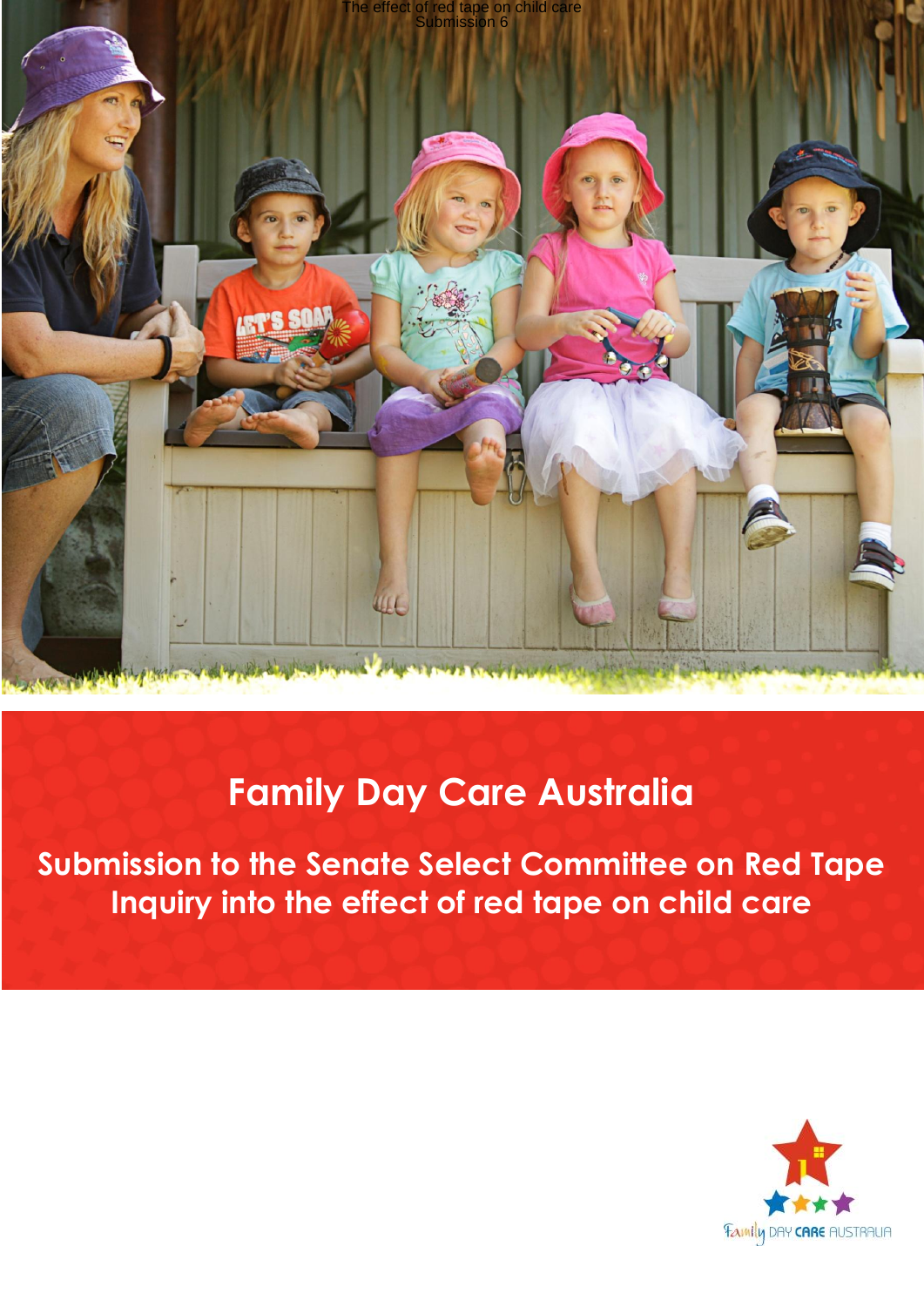## **1. Introduction**

#### **1.1 About Family Day Care Australia**

Family Day Care Australia (FDCA) is the national peak body for family day care. Our role is to promote, support and advocate for family day care services and educators. Our aim is to ensure the strength and continued growth of the sector in Australia and to support high quality learning and developmental outcomes for children. FDCA represents a national membership of over 18,000 educators and 688 approved services.<sup>1</sup> FDCA takes a rightsbased approach to all research, policy development and advocacy work it undertakes, underpinned by a strong commitment to the UN Convention on the Rights of the Child.

#### **1.2 About family day care**

Family day care is a form of regulated early childhood education and care (ECEC) that takes place in the educator's home and is regulated under the Education and Care Services National Law and Regulations, thereby meeting the requirements defined in the National Quality Standard (NQS).

Family day care is a significant element of ECEC in Australia that responds to parents' desire for a 'home-based' and 'family-like' environment for their children. <sup>2</sup> Educators work from their own homes with small groups of no more than four children under school age, with the option to care for an additional three school aged children outside of school hours. The family day care sector provides flexible ECEC across both standard and non-standard hours, and family day care is provided across Australia, including in rural and remote communities where, in some instances, family day care is the only approved form of ECEC available to families.

According to the latest Early Childhood and Child Care in Summary report published by the Department of Education and Training, of the 1,281,260 children who attended approved child care services, 16.1% (206,520) attend family day care. <sup>3</sup> This compares to 54.6% for long day care and 33.8 % for outside school hours care. <sup>4</sup> The family day care sector supports more than 117,650 families across Australia. <sup>5</sup>

By their very nature, family day care services reflect the socioeconomics of their communities and the sector has the potential to adapt to address unmet demand. Although service and educator numbers have suffered declines over the past two years, family day care continues to retain strong representation in regional and remote areas, with 21.9 % of educators and 21.4% of family day care services operating in regional and remote Australia. <sup>6</sup>

The family day care sector continues to provide much needed ECEC for Australian families in areas of high disadvantage; 16.2% of educators provide family day care in the highest decile on the SEIFA index (representing areas of highest socio-economic disadvantage) and over half of educators (55.8%) are located in areas ranked in the first five deciles of the SEIFA index.

 $\overline{a}$ 

<sup>1</sup> Family Day Care Australia (2018) *Family Day Care Sector Profile: December 2017* 2 *[Report of the Review to Achieve Educational Excellence in Australian Schools through Early Childhood](https://education.nsw.gov.au/early-childhood-education/whats-happening-in-the-early-childhood-education-sector/lifting-our-game-report/Lifting-Our-Game-Final-Report.pdf)  [Interventions,](https://education.nsw.gov.au/early-childhood-education/whats-happening-in-the-early-childhood-education-sector/lifting-our-game-report/Lifting-Our-Game-Final-Report.pdf)* S. Pascoe and D. Brennan (2017)

<sup>3</sup> Department of Education and Training (2018) *Early Childhood and Care Summary: March quarter 2017*  $<sup>4</sup>$  Ibid.</sup>

 $<sup>5</sup>$  Ibid.</sup>

<sup>6</sup> Family Day Care Australia (2018) *Family Day Care Sector Profile: December 2017*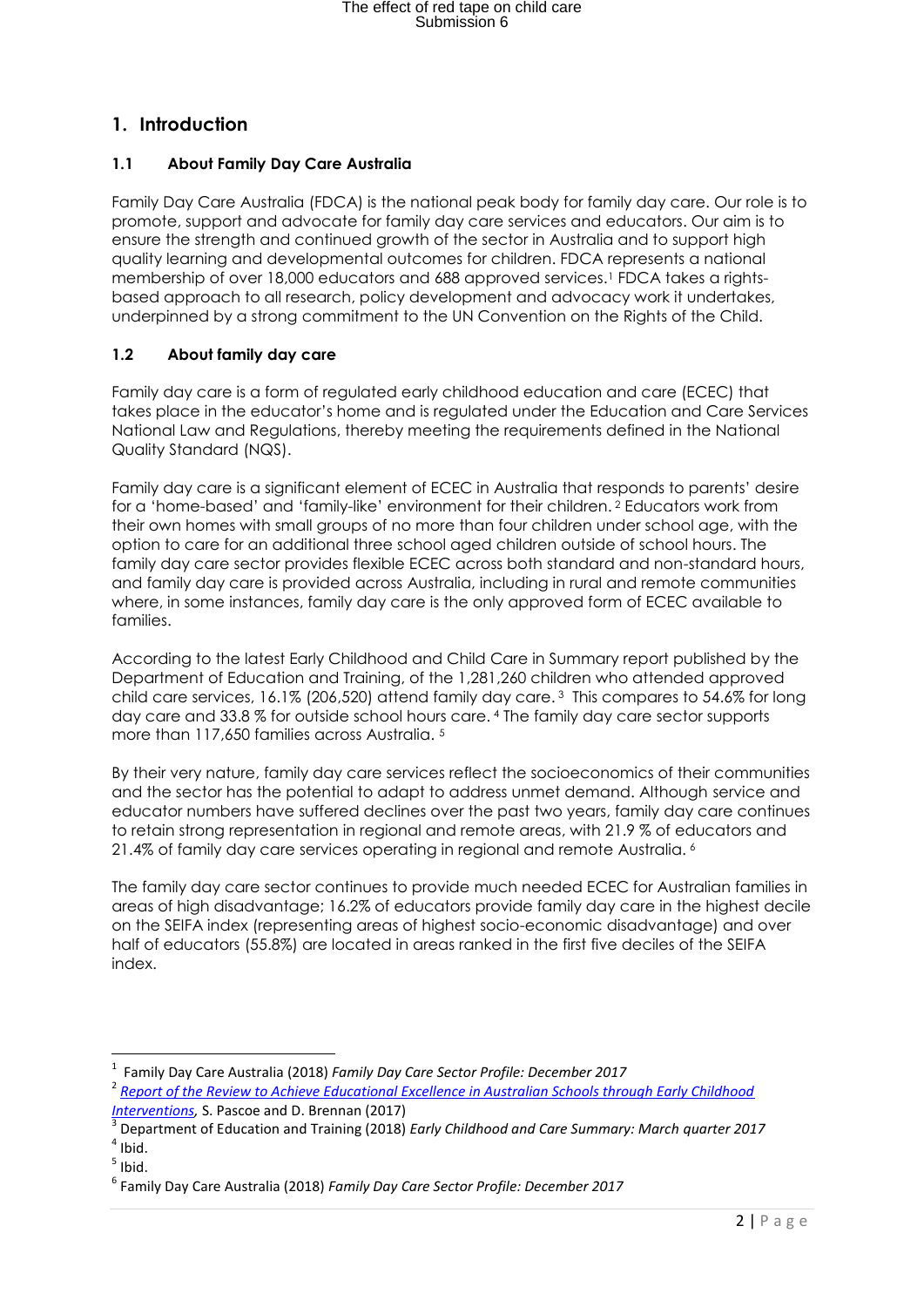#### **1.3 Overview**

As the Committee is aware, a range of changes to the legislative and administrative frameworks underpinning the early childhood education and care sector will occur post 2 July 2018. Broadly, these changes are intended to reduce unnecessary red tape in the implementation of the National Quality Framework, strengthen compliance and improve the quality of delivery of ECEC.

FDCA has participated actively in all recent consultations on the proposed changes to the legislative and regulatory frameworks for ECEC and child care assistance fees. Our submissions may be accessed at [www.familydaycare.com.au/representing-you/submissions](http://www.familydaycare.com.au/representing-you/submissions) .

As per recent email correspondence between FDCA and the Committee Secretariat, we believe scrutiny of the Government's New Child Care package, once implemented, should be in scope of the Inquiry's terms of reference in order to accurately gauge the effect of red tape on child care in Australia.

This brief submission will provide relevant background information on the family day care sector and highlight relevant operational issues, arising from recent reforms, which have increased red tape and are impacting on the sector's viability, namely:

- i) Reduction in operational funding and lack of recognition of the co-regulatory model
- ii) The imposition of a cap on the number of educators per service
- iii) The imposition of family day care coordinator / educator ratios

Finally, recommendations are made to the Committee in section 4.

It should be noted that the family day care sector is an integral component of a regulated ECEC system that supports the needs of Australian families through not only flexible service delivery (particularly non-standard hours, overnight and weekend care), but also through the provision of significant levels of care in areas of socio-economic disadvantage and/or regional and remote areas.

FDCA remains entirely supportive of well-considered and proportionate policies or regulatory proposals that support a high quality, vibrant and responsive family day care sector. However, it is equally important that measures taken to ensure a high quality ECEC sector do not constrain legitimate business growth so that family day care services are able to continue to meet the needs of families for whom high quality, flexible and affordable child care in a profession home learning environment is their preferred or only choice.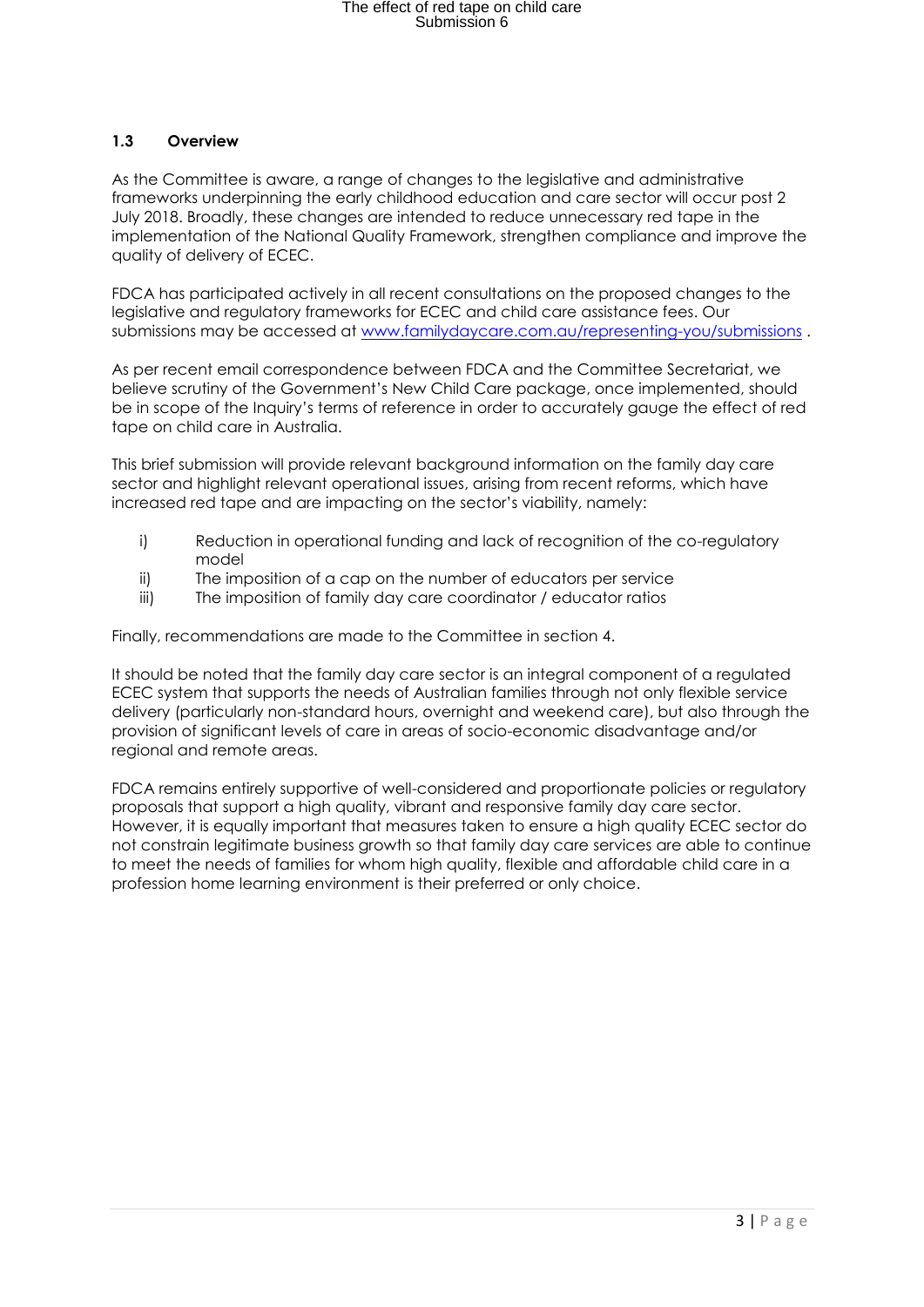### **2. A co-regulatory model**

There are a number of significant differences between family day care services and other mainstream ECEC service types and family day care can be fundamentally characterised as a 'co-regulatory' service delivery model.

Family day care educators are ECEC professionals who are registered with a family day care 'approved service' that is responsible for registering, supporting, training, monitoring and advising its educators. Services provide this support through a 'coordination unit' which employs administrative staff as well as coordinators who are field staff, working to actively support and monitor educators in their work. Coordinators also facilitate a link between families requiring family day care and educators within the service. The family day care model is therefore, essentially, a two-tiered system.

It is also important to note that, while educators receive administrative support from coordination units, the majority of family day care educators are classified as self-employed, working as sole traders, with only a small percentage engaged as 'employees' of the approved service. This means that educators must undertake a range of business related activities themselves, such as managing cash flow and other financial matters, promoting their business, meeting relevant standards and regulatory requirements.

While FDCA acknowledges that the management and administration level of other ECEC services also play a pivotal role in monitoring regulation and compliance, they are largely situated in the same centralised environment, as opposed to a family day care service which requires operators to strive for the same standards of quality in a 'satellite' service delivery model. Key co-regulatory functions of the coordination unit include (but are not limited to):

- The administration of public funds through child care fee assistance mechanisms;
- Ensuring both the central coordination unit and each individual educator's environment maintains compliance with the National Quality Standard, the Early Years Learning Framework (EYLF), the National Law Act and Regulations, Family Assistance Law, and service policies, procedures and guidelines;
- Supporting, resourcing and monitoring all educators through:
	- o Maintenance of necessary qualifications, including First Aid, Emergency Asthma Management and First Aid Management of Anaphylaxis certificates;
	- o Provision of ongoing professional development opportunities;
	- o Monitoring of children's care and developmental needs through scheduled and unannounced support visits;
- Providing opportunities for children with additional needs to be included into the service, where it is considered to be in the best interests of the child;
- Ensuring each individual care environment for children maintains high standards of safety, health and hygiene;
- Primary responsibility for adequate provision of necessary support and information to registered families;
- Development and review of policies and procedures through consultation with educators and families;
- Administration of the Child Care Management System (CCMS) in conjunction with educators; and
- Educator recruitment, induction and training.

The family day care sector has, over recent years, faced a myriad of legislative amendments due to compliance issues within the sector (see Appendix A). FDCA has continuously and actively worked with the Australian Government and State and Territory Governments to support the implementation of the majority of these measures, when they represented fair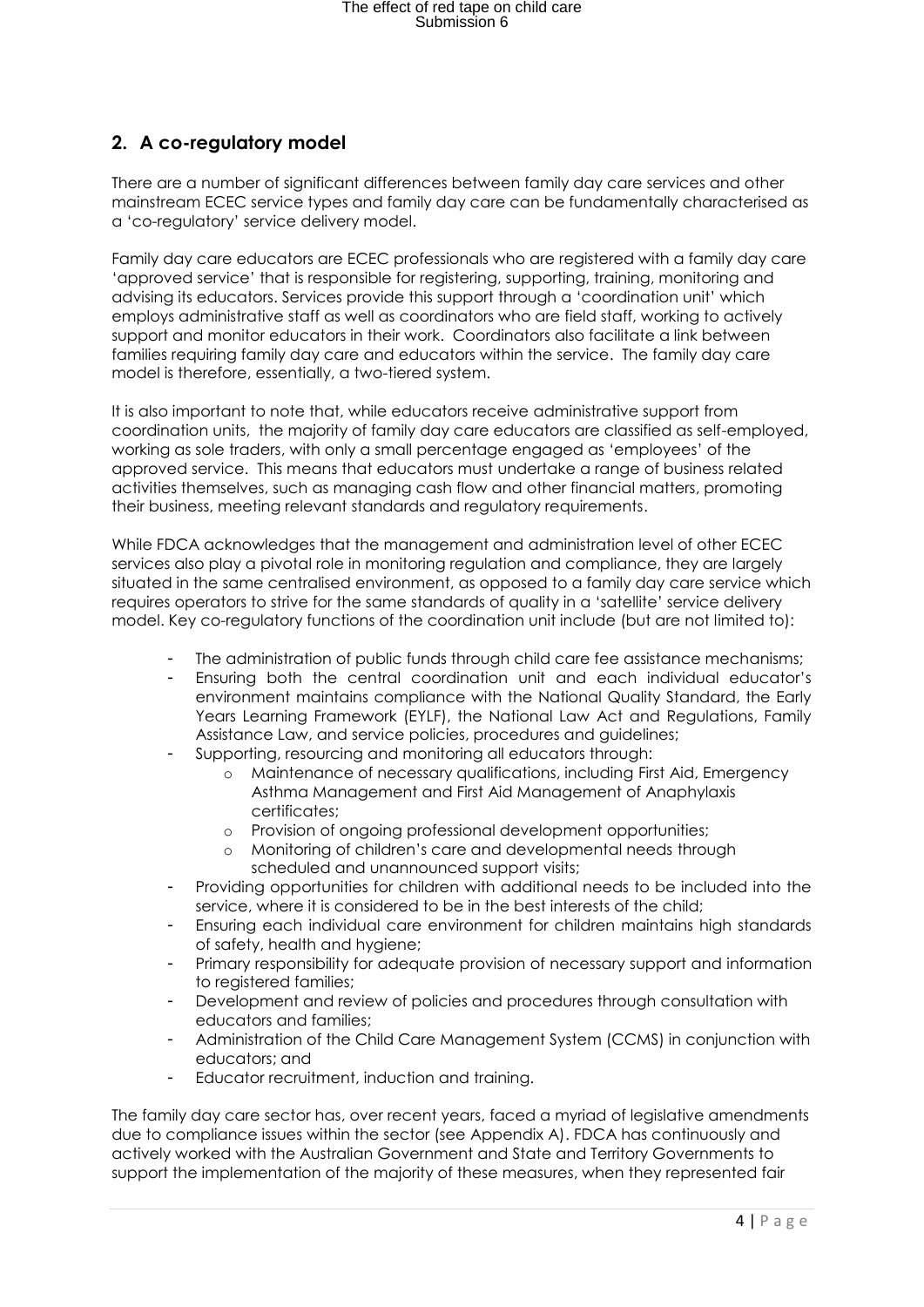# The effect of red tape on child care<br>Submission 6

and proportionate regulatory responses that do not excessively or bluntly impact on legitimate service delivery. However, some regulatory instruments and program changes have impacted significantly on legitimate service delivery which has resulted in excessive administrative burden, service closures and a decrease in high level quality ratings. Specifically, the legislative changes enacted over 2015 – 2017 have resulted in a range of outcomes including:

- The imposition of mandatory coordinator to educator ratios;
- Capping the maximum number of educator per service;
- A range of additional circumstances whereby child care fee assistance is not payable;
- Additional suitability criteria for all family day care educators and key personnel;
- Changes to eligibility criteria for Community Support Program funding and associated reduction in operational funding for many services
- Changes to the conditions for continued approv*a*l including that the provider ensures that less than 50% of the children to whom any family day care educator is providing care within any CCS fortnight at the service are related to the family day care educator as:
	- o (a) a niece or nephew; or
	- o (b) a cousin; or
	- o (c) a grandchild (including a great-grandchild);
- New minimum requirements for family day care educators;
- Additional requirements for record keeping and the register of educators, coordinators and assistants;
- Increased powers of entry for investigation for regulatory authorities; and
- Tightened circumstances for the approval of family day care venues.

This increase in regulatory burden has been coupled with a significant reduction in operational funding for family day care services which has compounded negative impacts on services, which is evident in the decline in quality ratings under the National Quality Framework. While this effect may be predominantly attributed to the unprecedented growth in new services and the likely associated increase in proportion of non-compliant activities within the sector over recent years, anecdotal evidence from well-established FDCA approved service members indicates that the increased administrative burden, coupled with funding decreases, has affected the ability of services to consistently implement high quality, affordable and flexible family day care service delivery.

FDCA has been unwaveringly supportive of tighter compliance mechanisms to eradicate fraudulent behaviour from the family day care sector, including supporting numerous Determinations that have been made under Family Assistance Law over recent years targeted at improving compliance. FDCA supports reasonable, proportionate and appropriate compliance mechanisms, but maintains concerns that the cumulative impact of these ongoing regulatory reforms, coupled with funding cuts, continue to impact upon many legitimate existing forms of care, and hence the wellbeing of thousands of children and families.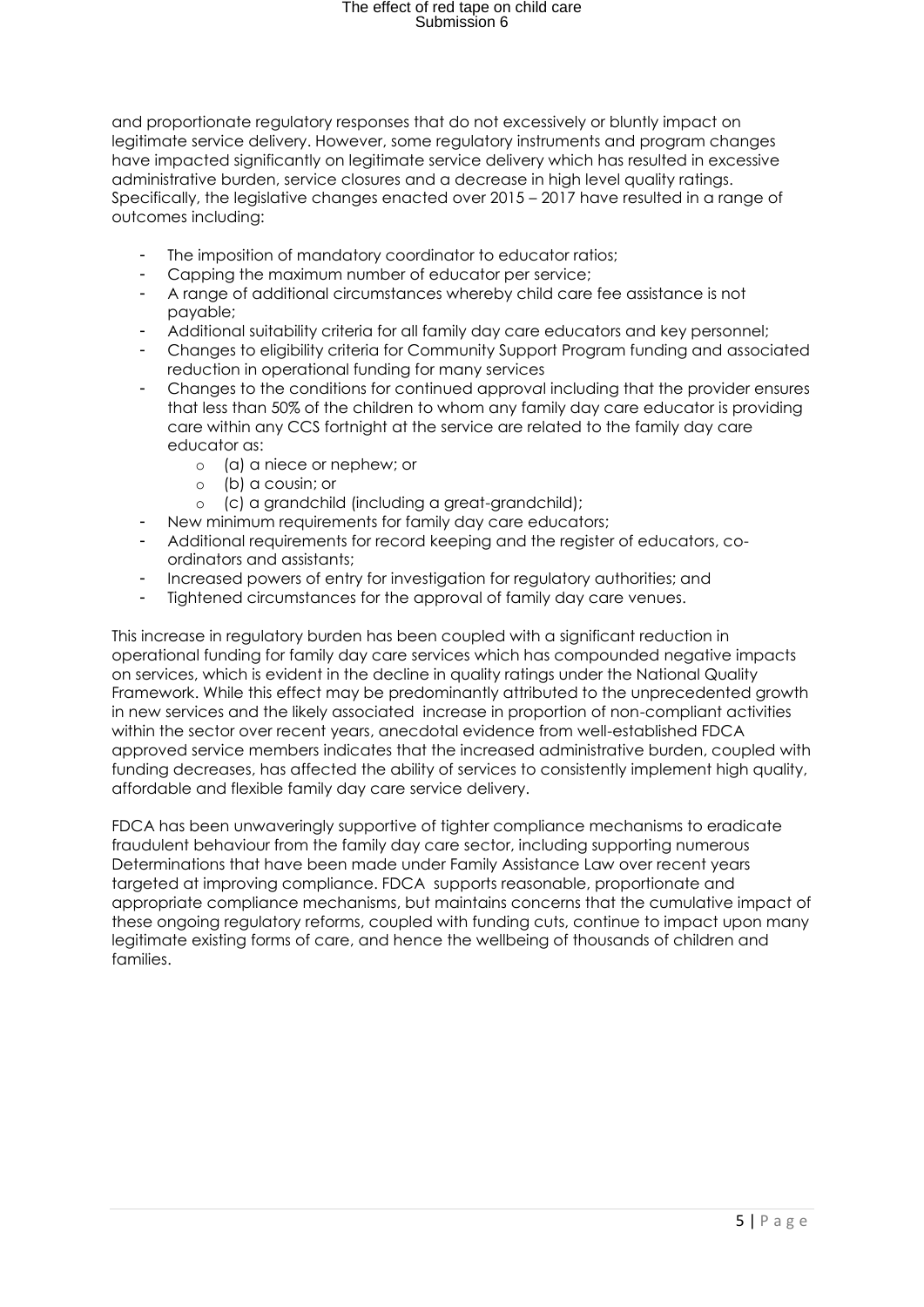### **3. Issues of relevance to the Inquiry into the effect of red tape on child care**

The aforementioned large number of legislative changes to the child care system enacted over 2015 – 2017 have resulted in a wide range of impacts on the family day care sector, including additional administrative and regulatory burden and restrictions to business practice (see Appendix A).

FDCA acknowledges that, following a period of rapid expansion where some unscrupulous operators exploited loopholes in the law and regulations governing ECEC, many of these changes are warranted to help strengthen compliance and preserve the integrity of the family day care sector. However, three issues in particular, arising from the recent reforms, have significant potential to restrict legitimate growth in the sector and are, in fact, already impacting on the businesses of existing services and educators, ultimately affecting the longterm viability of the sector and limiting the extent to which it can respond with agility to the changing needs of Australian families.

These issues are:

#### **3.1 Reduction in operational funding support and lack of recognition of the co-regulatory model**

The Australian Government established the Community Support Program (CSP) during 2004 to improve access to child care, especially in areas where the market would otherwise fail to provide services. The CSP also recognised the unique nature of family day care services and their ability to provide flexible, outside standard hours, overnight and weekend care through the provision of universally accessible operational support funding.

In March 2014, the then Assistant Minister for Education, the Hon Sussan Ley MP, announced changes to the CSP which took effect from 1 April 2014. The changes introduced reformed eligibility criteria for new family day care service providers applying for funding under the CSP. From 1 July 2015, all existing family day care services seeking to access CSP funding were assessed under the revised guidelines, which include the eligibility criteria and an annual cap of \$250,000 on CSP Operational Support payments. The new criteria meant that an applicant for CSP funding is eligible only if they were the sole provider of family day care in an area, and if they could demonstrate there is unmet demand for child care.

The amendments to the CSP came primarily as a result of the Australian National Audit Office (ANAO) review of the program in 2012 (which highlighted a disproportionate allocation of the funding pool to the family day care sector) and the rise in non-compliant activities in the family day care sector. However, despite the program amendments, it is evident that there is a longstanding precedent for the legitimacy of operational funding for the family day care sector. While the Commonwealth traditionally funds the states and territories to undertake the primary role of regulators in the ECEC sector, under the CSP, there was clear recognition of the 'co-regulatory' role of family day care approved services inherent in the model.

The Australian Government has introduced the Community Child Care Fund (CCCF) to replace the CSP, however there is no universal recognition of the family day care coregulatory model under the CCCF. The overarching objectives of the CCCF open competitive grant opportunity are to:

- Support eligible child care services to transition to and operate viably under the new child care system; and
- Support the longer term sustainability of eligible child care services.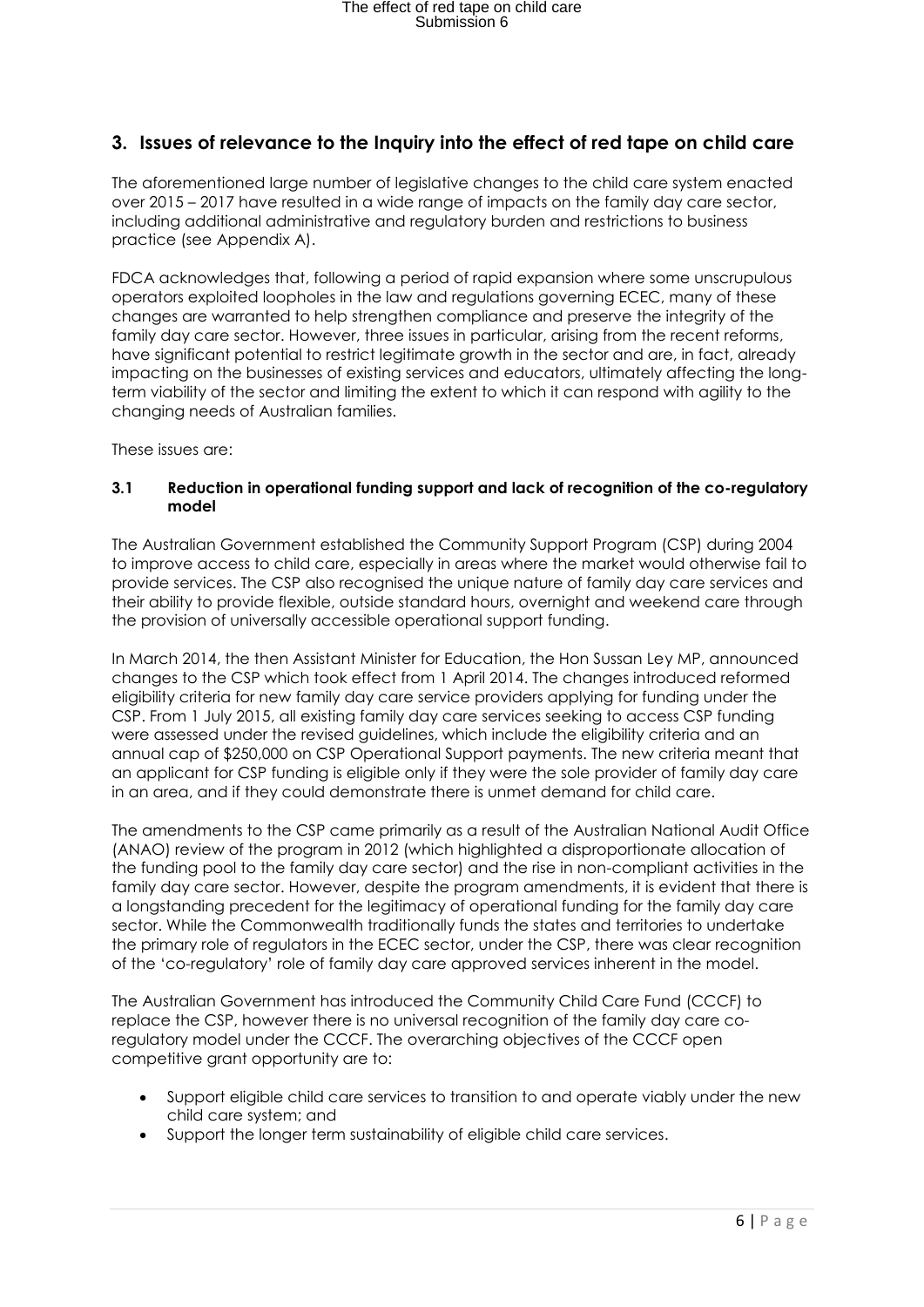# The effect of red tape on child care<br>Submission 6

However, FDCA contends that these objectives may not be achieved if there is no recognition of the family day care co-regulatory model and this has negatively impacted FDC service provision in rural and remote areas and areas of high socioeconomic disadvantage and has resulted in service closures.

Given that an exceptionally strong compliance framework is now in place, FDCA contends that it is an opportune time for the Australian Government to reassess approaches to supporting the family day care sector, focussing on incentivising higher quality, more flexible and sustainable service delivery, rather than simply maintaining a continuation of onerous and restrictive compliance oriented measures that restrict growth and limit the capacity of legitimate service delivery to meet the demands of Australian children and families.

As such, FDCA is requesting that the Committee consider recommending a revised approach to the provision of some form of operational funding to the family day care sector in recognition of the 'co-regulatory' model inherent within family day care services, which will be essential in assisting to reverse the downward trend in quality ratings for the family day care sector.

#### **3.2 The imposition of a cap on the number of educators per service**

As of October 2017, amendments the [Education and Care Services National Law](http://www.legislation.vic.gov.au/domino/Web_Notes/LDMS/LTObject_Store/ltobjst10.nsf/DDE300B846EED9C7CA257616000A3571/D38DBD79C4A26CCECA2582270002C054/$FILE/10-69aa012%20authorised.pdf) and [Education and Care services National Regulations](https://www.legislation.nsw.gov.au/#/view/regulation/2011/653) allow state and territory regulatory authorities, at their discretion, to impose a limit on the maximum number of educators that may be engaged or employed by a service as a condition on a family day care service approval.

This is an example of excessive regulatory restriction of market competition which ultimately will universally limit the number of educators within family day care services across Australia and affect the choices available to Australian families. Moreover, the imposition of a universally applied cap of this nature is outside the scope of the recommendations made in the 2017 Decision Regulation Impact Statement [for changes to the National Quality](http://www.scseec.edu.au/site/DefaultSite/filesystem/documents/Reports%20and%20publications/Final%20NQF%20DRIS%20January%202017.pdf)  [Framework](http://www.scseec.edu.au/site/DefaultSite/filesystem/documents/Reports%20and%20publications/Final%20NQF%20DRIS%20January%202017.pdf) on the child assistance package and will have a range of significant negative consequences for family day care services, children and families.

FDCA is aware that the NSW Early Childhood Education Directorate, or the NSW Regulatory Authority ('the NSW RA'), is taking an extreme approach to setting cap numbers and is applying stringent educator caps retrospectively to the service approvals of already established family day care services as well as imposing caps on new services.

FDCA maintains that educator caps unfairly limit family day care educators' ability to choose a service to register with and has the potential to severely limit the viability of the family day care sector. Family day care services are businesses like any others and legitimate expansion needs to be an option to remain viable in a competitive, demand driven and dynamic market. Additionally, the draconian approach to implementation undertaken by the NSW RA and the inadequate timeframe allocated for both services' responses and subsequent review by the Directorate will result in significant impacts on services' viability, workforce participation, and care arrangements for thousands of Australian children and families.

#### **3.3 The imposition of mandatory family day care coordinator - educator ratios**

The recent amendments to the **Education and Care Services National Law** and **Education** [and Care services National Regulations](https://www.legislation.nsw.gov.au/#/view/regulation/2011/653) also included a new mandatory ratio of coordinators to educators of 1:15 for the first 12 months and 1:25 thereafter. These requirements are designed to improve oversight of and support within FDC services.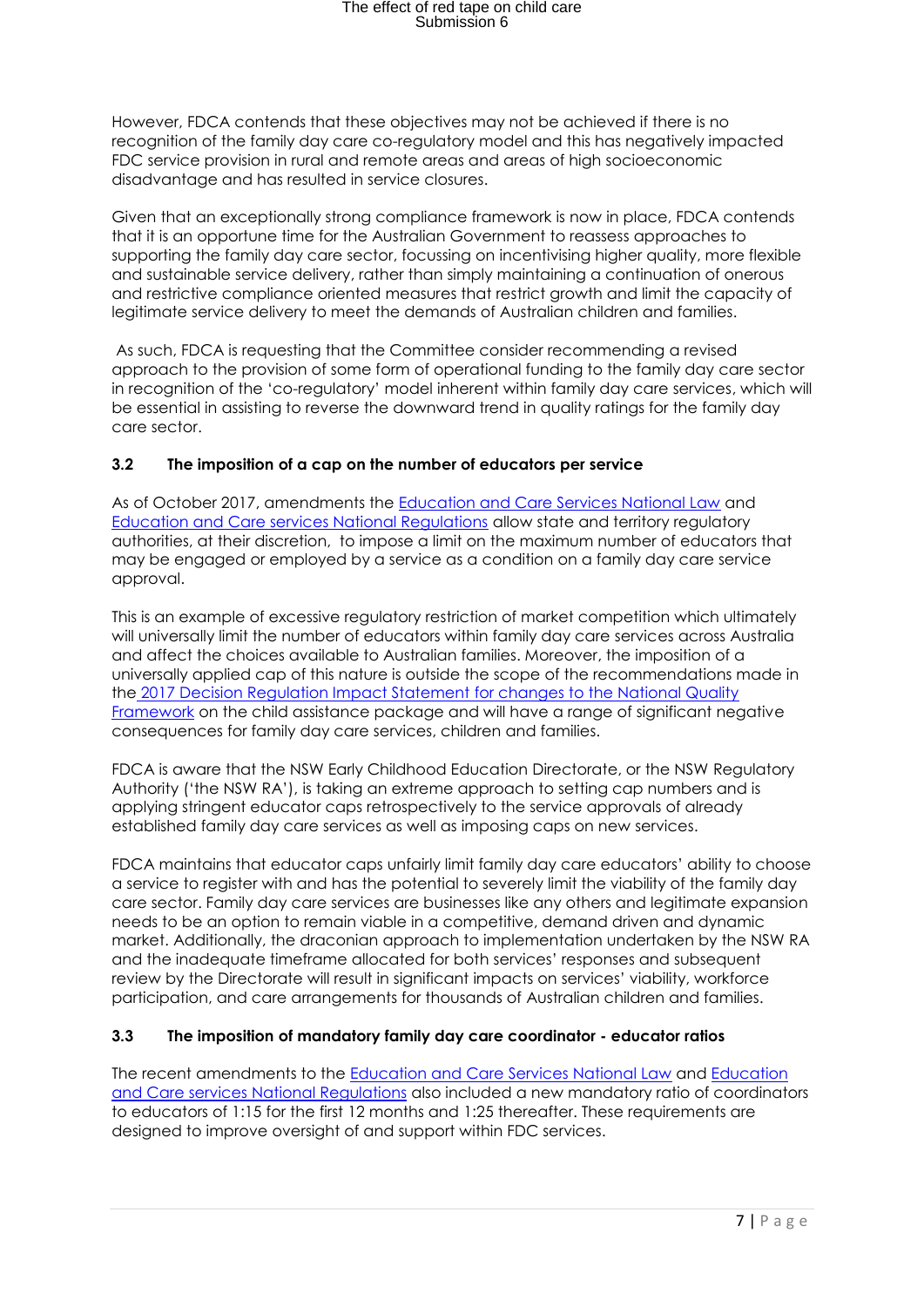# The effect of red tape on child care<br>Submission 6

However, there is no evidence that indicating a specific ratio of coordinators to educators will promote the best outcomes for children. Indeed there are many factors that services currently take into account when determining the most appropriate coordinator to educator ratio for individual services and educators. For example:

- The geographical areas coordinators have responsibility for and associated travel time (particularly salient in rural and remote areas);
- The work hours of a coordinator (e.g. full-time or part-time); and
- The specific support needs of the educator, such as level of educator qualification and experience in family day care, whether the educator is from a non-English speaking background, whether they are caring for high needs child/children, the number and age range of children the educator is looking after, and the hours they operate (parttime/full-time, for example).

FDCA is aware of many services with higher coordinator to educator ratios which have achieved high NQS ratings. Moreover, for some services, especially those covering wide areas in rural or remote Australia, these increased requirements are affecting their capacity to continue operating.

Again, FDCA is aware that the NSW RA is taking a draconian and broad brushed approach to setting coordinator to educator rations. The RA has applied a 1:15 coordinator ratio to all NSW services in spite of the guidance within the National Quality Framework. Due to service viability issues as a result of this approach, it will have significant adverse impacts on quality services, educators, families and children.

### **4. Conclusion and Recommendations**

FDCA reiterates that we support reasonable, proportionate and appropriate efforts to reduce red tape and strengthen compliance mechanisms to ensure quality provision of early education and care in family day care settings. However, we maintain concerns that the cumulative impact of the above mentioned additional regulatory requirements, coupled with funding cuts, continue to impact upon many legitimate existing forms of family day care, and hence the wellbeing of thousands of children and families' choice of child care. FDCA recommends that the Committee:

- a. Considers avenues to support family day care services (through operational funding in recognition of the co-regulatory model), with particular consideration given to services in remote areas and areas of high socio-economic disadvantage, so as to incentivise high quality, more flexible and sustainable service delivery in these areas.
- b. Examines areas of excessive regulatory restriction of market competition in family day care, for example the requirements for caps on educator numbers per service and mandated coordinator/educator ratios and recommend clear strategies to ensure transparent and consistent approaches to implementation of such mechanisms across jurisdictions.
- a. Includes scrutiny of the Government's New Child Care Package, due to be implemented from 2 July 2018, in this Inquiry in order to accurately gauge the effect of red tape on child care in Australia and make informed findings.